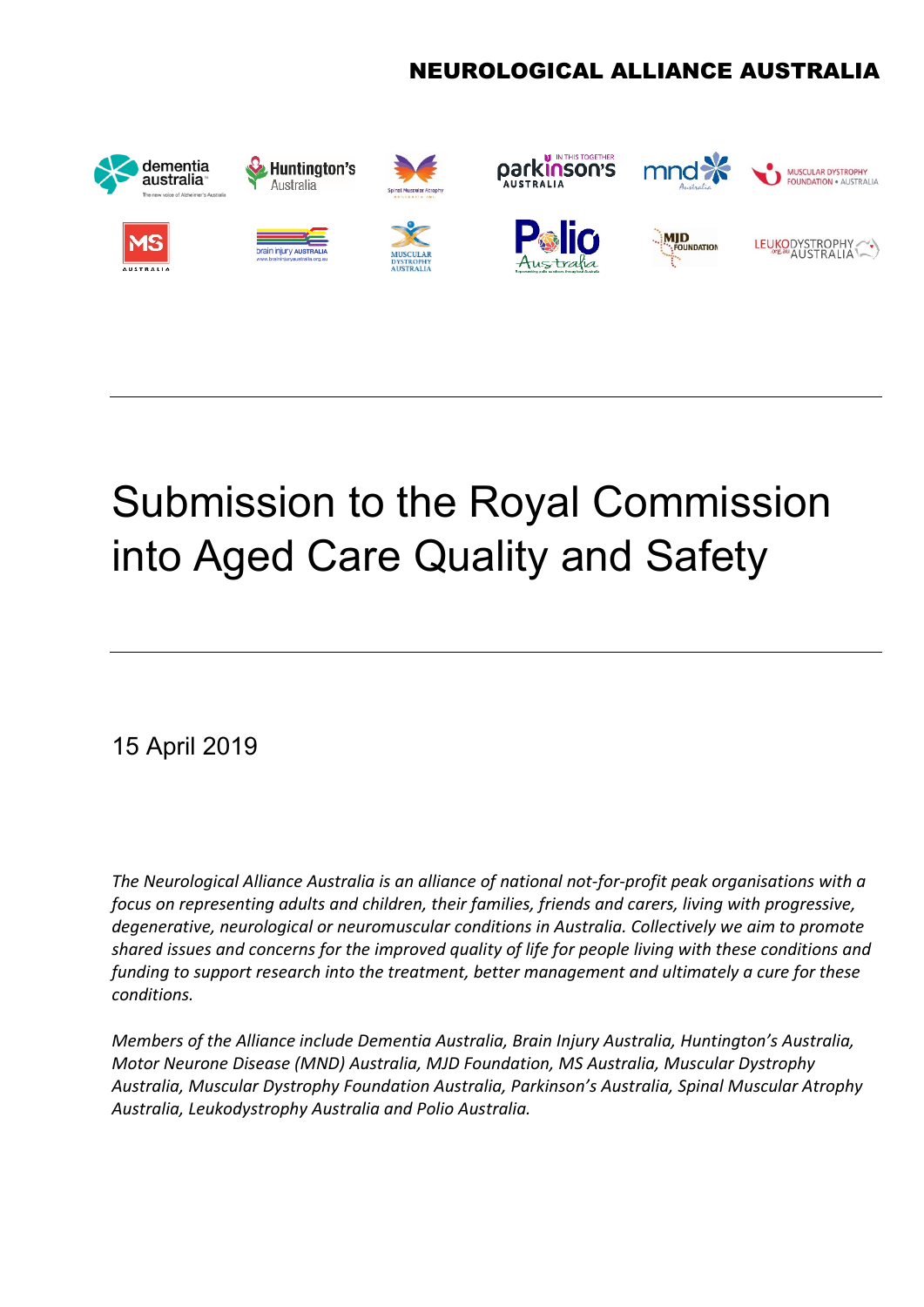# **SUMMARY OF RECOMMENDATIONS**

- **1. Admissions of young people into residential aged care must be significantly reduced or stopped altogether through the implementation of an integrated care model and the provision of accessible accommodation options.**
- **2. People with a progressive neurological condition aged over 65 are adequately supported to stay at home for as long as possible through accurate assessment of any functional impairments, implementation of appropriate plans for their ongoing care and support, and an immediate investment of at least an additional 30,000 home care packages**
- **3. The introduction of a formal 'fast track' process for automatic access to Level 4 Home Care Packages for people living with complex and progressive conditions**
- **4. Assessments for any level of support (CHSP or Home Care Plans) for people with progressive neurological and neuromuscular conditions should be undertaken by a health professional (e.g. Nurse; Occupational Therapist) with appropriate training/understanding of these conditions**
- **5. Integration of assessment services and easier transfer between CHSP and Aged Care Packages to reduce long wait periods for support to commence.**
- **6. Investment in disease-specific training packages for the aged care sector workforce that address the needs of older Australians living with progressive neuromuscular conditions.**
- **7. State and Federal Governments must come together to develop a sustainable solution to the equitable provision of assistive technology to all Australians.**
- **8. Funding made available for assistive technology in addition to Home Care Package funding to ensure that older people diagnosed with progressive neurological conditions who are living at home can access the assistive technology they need to maintain their independence, quality of life, communication and community access and to support carer health and well-being.**
- **9. If Aged Care is unable to meet the disability needs of older people, the NDIS should develop a safety net model that provides for top-up funding through the NDIS to address needs not met by Aged Care; ultimately, the NDIS should be broadened to include all people with disability, regardless of age.**
- **10. Effective interfaces with allied sectors, particularly health, aged care and palliative care, must be developed to ensure a coordinated inter and multidisciplinary approach to care, specifically the need for better links between aged care providers and primary health/Aged Care Assessment Teams**
- **11. The development of National Guidelines for the management of people with rapidly progressive neurological conditions.**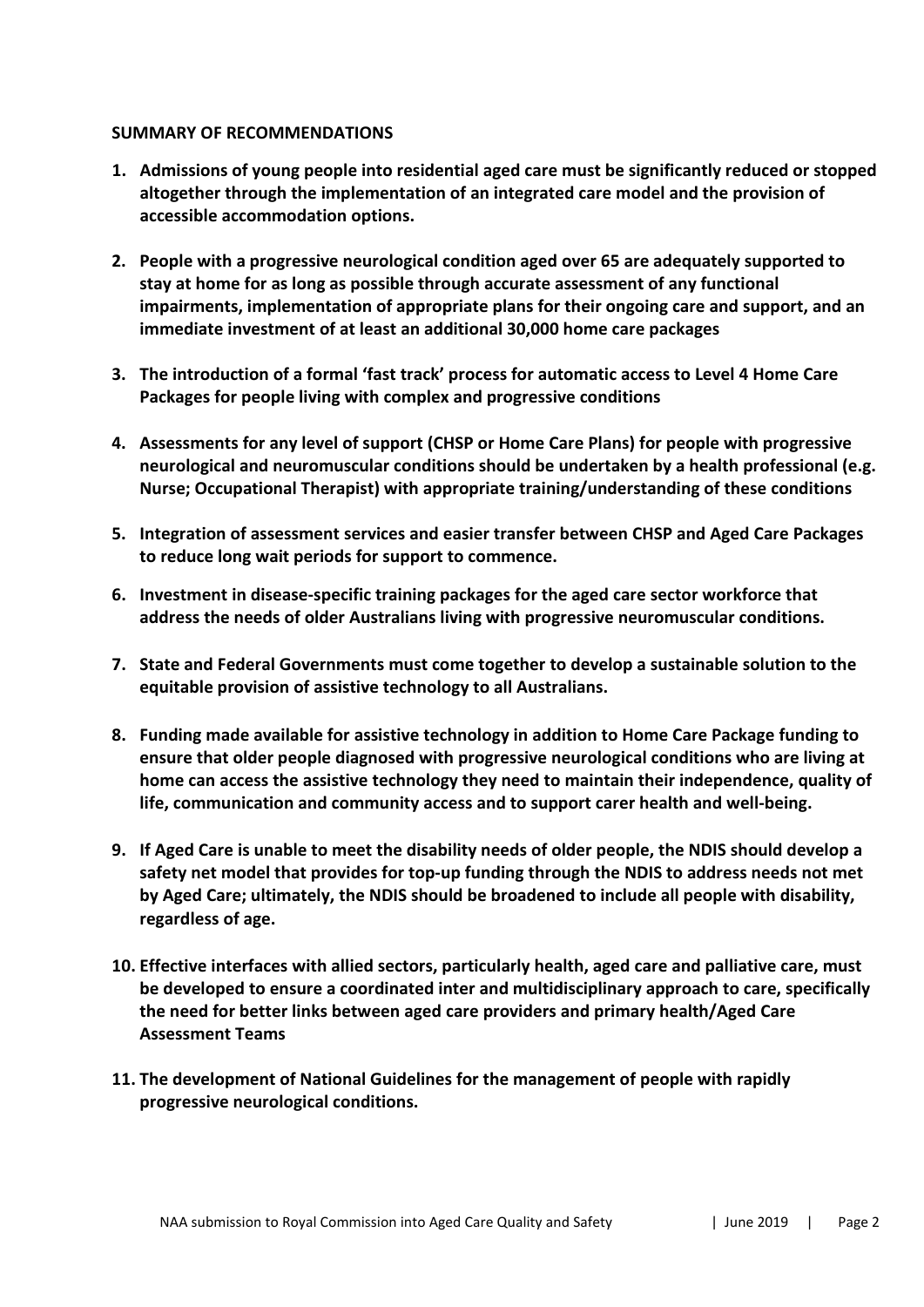#### **Introduction**

The Neurological Alliance Australia (NAA) is pleased to provide a submission to the Royal Commission into Aged Care Quality and Safety.

The focus of the comments provided in this submission are on key areas that will impact on people affected by living with progressive neurological or neuromuscular diseases in Australia.

The members of the NAA are able to make estimates of the number of people diagnosed with the conditions represented by the Alliance and also the annual cost to the Australian economy through economic impact studies.

Overall, it is estimated that nearly 1.3 million Australians live with these diseases with an annual cost to the Australian economy of over \$36 billion every year.

We believe that people affected by a progressive neurological conditions should be able to access whichever support system best meets their needs, whether it be the National Disability Insurance Scheme (NDIS) or My Aged Care. Currently there is inequity in Government support of people living with these conditions. People under the age of 65 diagnosed with a progressive neurological condition, eligible for the NDIS, will access supports to meet their individual needs. People aged 65 and over must rely on the aged care system which, unlike the NDIS, is capped, means tested and designed to address ageing, not disability.

This inequity is causing many people to be pushed into financial hardship or residential aged care earlier than they wish.

Inadequate assessment and support for people with a progressive neurological condition has led to problems with the level of aged care programme and/or plan funding and longer wait periods as problems in the original assessment and support emerge. This leads to people having longer wait time, increased financial burden and stress and inappropriate level of care. This increases stress to their current function and reduces the capacity for family, friends and health care providers to support their functional needs.

To ensure people who are over 65 and living with a disability are able to maintain their well-being and live a fulfilled life, it will be necessary to ensure that adequate support is provided for them to:

- stay at home for as long as possible;
- engage in the community;
- stay at work for as long as possible with appropriate support and flexibility in the workplace; and
- ensure their financial security is maintained to cater for such things as housing, aids and equipment and a quality social life.

In general, aged care support has a much greater focus on personal care and in-home support rather than community participation – an important, often vital aspect of life for a person affected by a chronic, progressive neurological condition.

#### **Terms of reference**

The terms of reference (ToR) for the Royal Commission into Aged Care Quality and Safety are: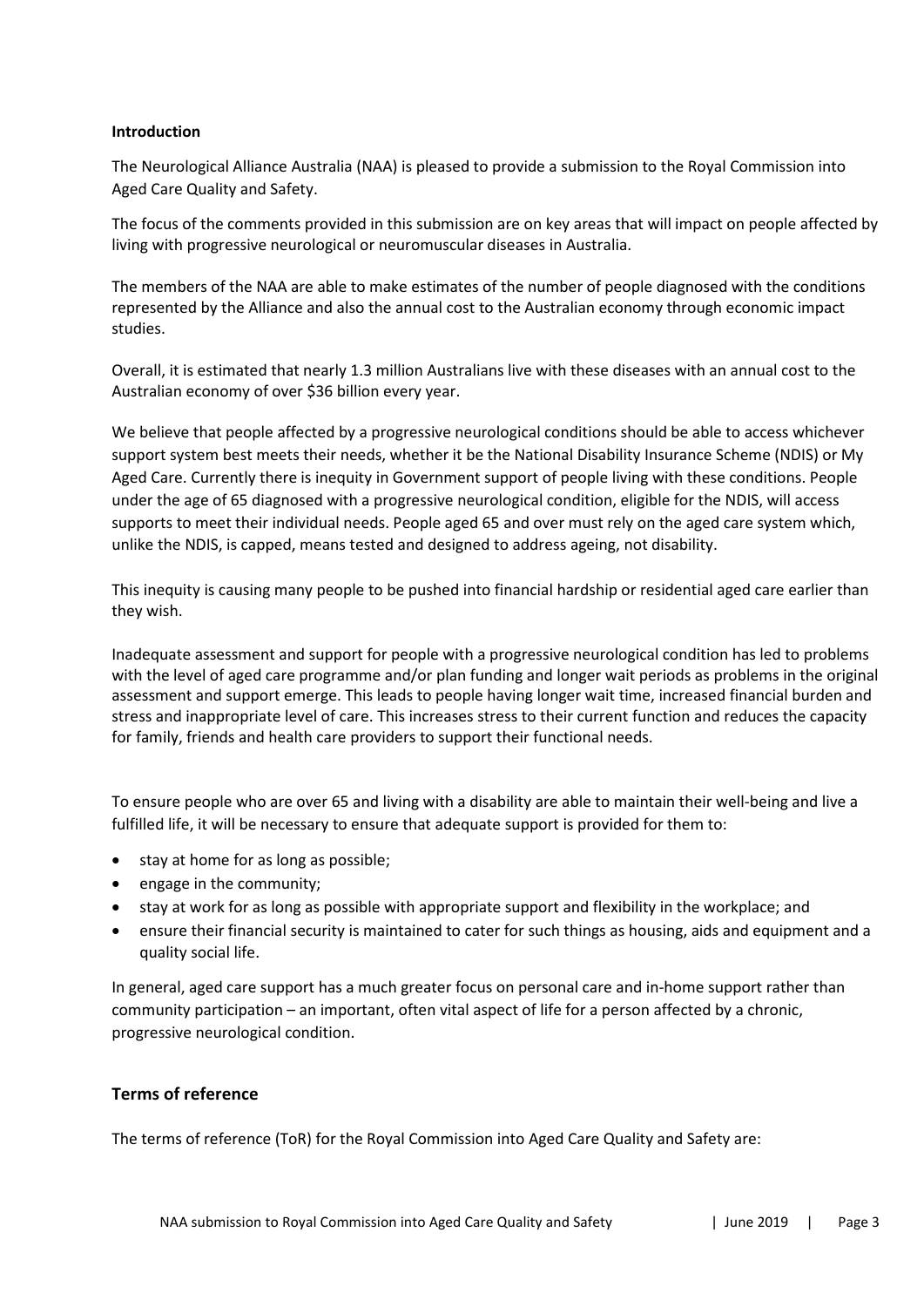- a. the quality of aged care services provided to Australians, the extent to which those services meet the needs of the people accessing them, the extent of substandard care being provided, including mistreatment and all forms of abuse, the causes of any systemic failures, and any actions that should be taken in response;
- b. how best to deliver aged care services to:
	- i. people with disabilities residing in aged care facilities, including younger people; and
	- ii. the increasing number of Australians living with dementia, having regard to the importance of dementia care for the future of aged care services;
- c. the future challenges and opportunities for delivering accessible, affordable and high quality aged care services in Australia, including:
	- i. in the context of changing demographics and preferences, in particular people's desire to remain living at home as they age; and
	- ii. in remote, rural and regional Australia;
- d. what the Australian Government, aged care industry, Australian families and the wider community can do to strengthen the system of aged care services to ensure that the services provided are of high quality and safe;
- e. how to ensure that aged care services are person-centred, including through allowing people to exercise greater choice, control and independence in relation to their care, and improving engagement with families and carers on care-related matters;
- f. how best to deliver aged care services in a sustainable way, including through innovative models of care, increased use of technology, and investment in the aged care workforce and capital infrastructure;
- g. any matter reasonably incidental to a matter referred to in paragraphs (a) to (f) or that [the Commissioners] believe is reasonably relevant to the inquiry.

# **Young people living in residential aged care (ToR b. i.)**

More than 6,000 Australians aged under 65 live in aged care facilities<sup>[1](#page-3-0)[2](#page-3-1)</sup>. Of those, around 2,000 have joined the NDIS but so far only 2% of these participants receive housing support in their plans<sup>[3](#page-3-2)</sup>.

The recently announced Royal Commission into the aged care sector will seek to address the issue of young people living in residential aged care. The NAA wholeheartedly supports this approach in the hope that it will prevent more young people from entering the aged care system.

New admissions of young people into residential care are not acceptable in 2019 and beyond.

Immediate adjustments are needed to:

- Remove barriers to provide young people in RAC with NDIS packages, including Specialist Disability Accommodation allowances that enable young people to leave residential care.
- Ensure the NDIS is integrated with the housing and health sectors so that accommodation options are available, equipment and other disability support needs are met as well as meeting health needs such as nursing and clinical supports.
- Invest in an appropriately trained workforce to ensure young people with disabilities receive the support they need
- Invest in specialist accessible housing and accommodation developments to dramatically increase supply

<span id="page-3-0"></span><sup>&</sup>lt;sup>1</sup> Summer Foundation Young People in Nursing Homes Fact Sheet www.summerfoundation.org.au

<span id="page-3-1"></span><sup>&</sup>lt;sup>2</sup> Around 10% of these are people with Huntington's disease who often require more specialised care than most aged care homes can provide

<span id="page-3-2"></span><sup>&</sup>lt;sup>3</sup> Summer Foundation NDIS Report Card, Outcomes for younger people in residential aged care June 2018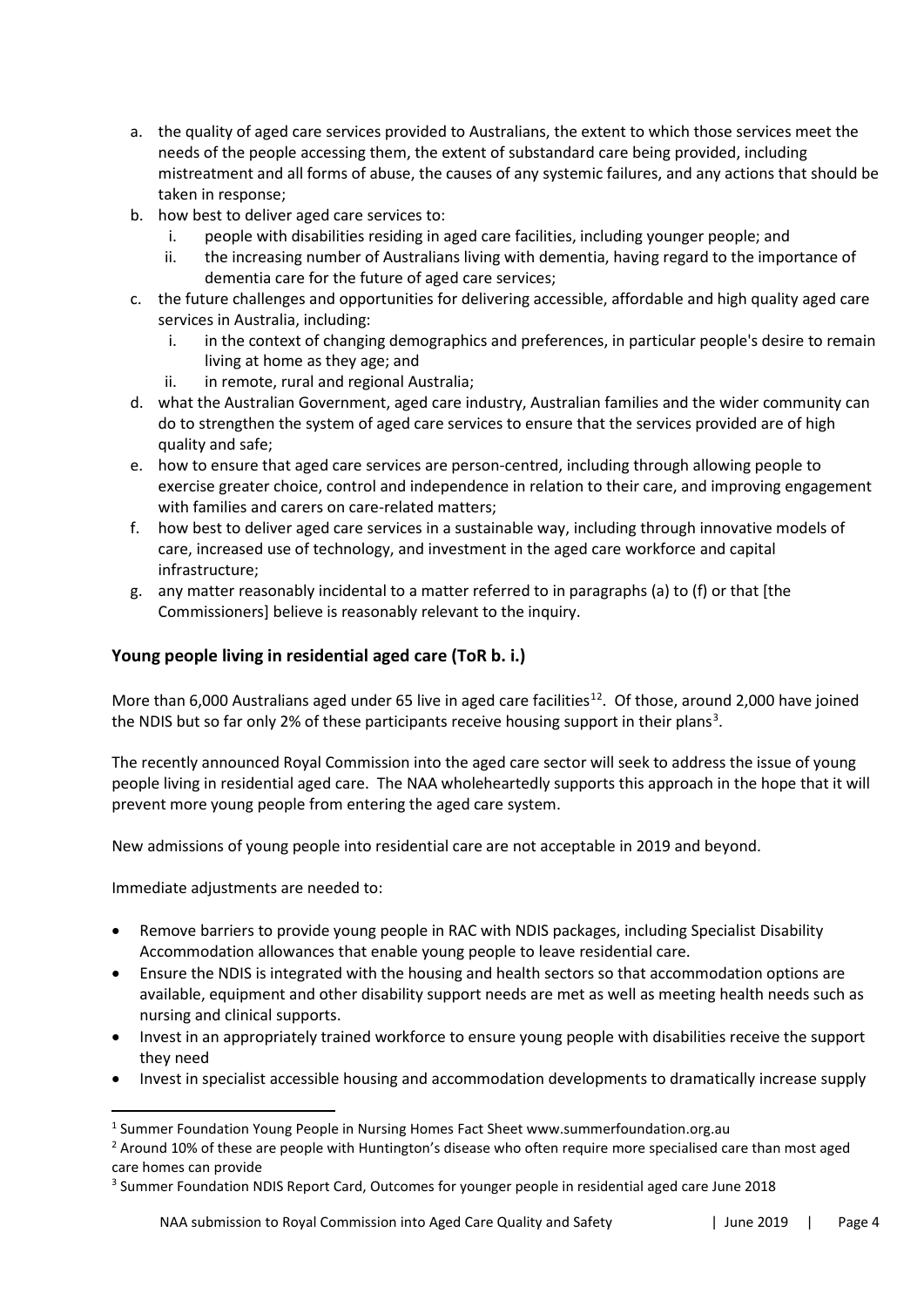• Commit state disability systems to deliver their full suite of services to young people who remain in aged care while they wait for the NDIS to reach them.

#### **Case study: Shelley is a Family Advocate and has previously worked in the health and aged care sectors.**

During the time I worked in Aged Care I nursed many residents under 65 years of age who lived with chronic, deteriorating neurological and other similar conditions. One resident remains clear in my mind, he was a 30+ year old male who entered care because the Home Care Service the family had engaged did not provide him with appropriate care. A nurse who was a friend of the family would visit regularly and saw he was dirty and unkempt and was losing weight rapidly.

The family (who lived some distance away) were informed and they made formal complaints to the service. No action was taken against the care staff by the local area manager. The complaints were genuine, and the service never followed up, no one was accountable for their practice. Rather than 'fight' the system due to Exhaustion, the family felt they had no choice but to move their brother into an Aged Care Facility.

This was devastating as they could not access any other appropriate housing for him. I met the resident, then aged 35, when he moved into care. He had been an electrical engineer and travelled the world extensively with his friends and family. He loved music, the theatre, reading and most of all travelling and experiencing different cultures and food. When he initially entered care, he would have lucid periods and we would talk about his travels, and his face would light up.

He said in the aged care home he felt like he was already in his 'coffin'. He would say he had no stimulation and it was difficult to see others he had made friends with dying around him. All he wanted was to have some fun. All the aged care home provided was weekly bingo and pamper days. The aged care home at the time did not provide external outings as they had no bus.

It was devastating for us nurses to watch the resident sit around all day watching TV with little other stimulation. I eventually decided to have long conversations with the family to find out how we could assist their loved one. We made some arrangements to provide him with regular visitors and some stimulating activities.

He was fortunate that the staff were willing to give of their own time and that he had a caring family.

He lived in the Care Home for 4 years until he died peacefully, aged just 39. This young man deserved to have appropriate Home Care services and to be transitioned into young person's housing. I feel it is every one's human right to enjoy their life and be provided with a safe, clean and appropriate housing.

#### *Recommendation:*

*Admissions of young people into residential aged care must be significantly reduced or stopped altogether through the implementation of an integrated care model and the provision of accessible accommodation options.*

#### The Australian Government's Younger People in Residential Aged Care - Action Plan

Most recently, in March 2019, the Australian Government has announced a "Younger People in Residential Aged Care - Action Plan". This Plan has three goals:

1. Supporting those already living in aged care aged under 45 to find alternative, age appropriate housing and supports by 2022, if this is their goal;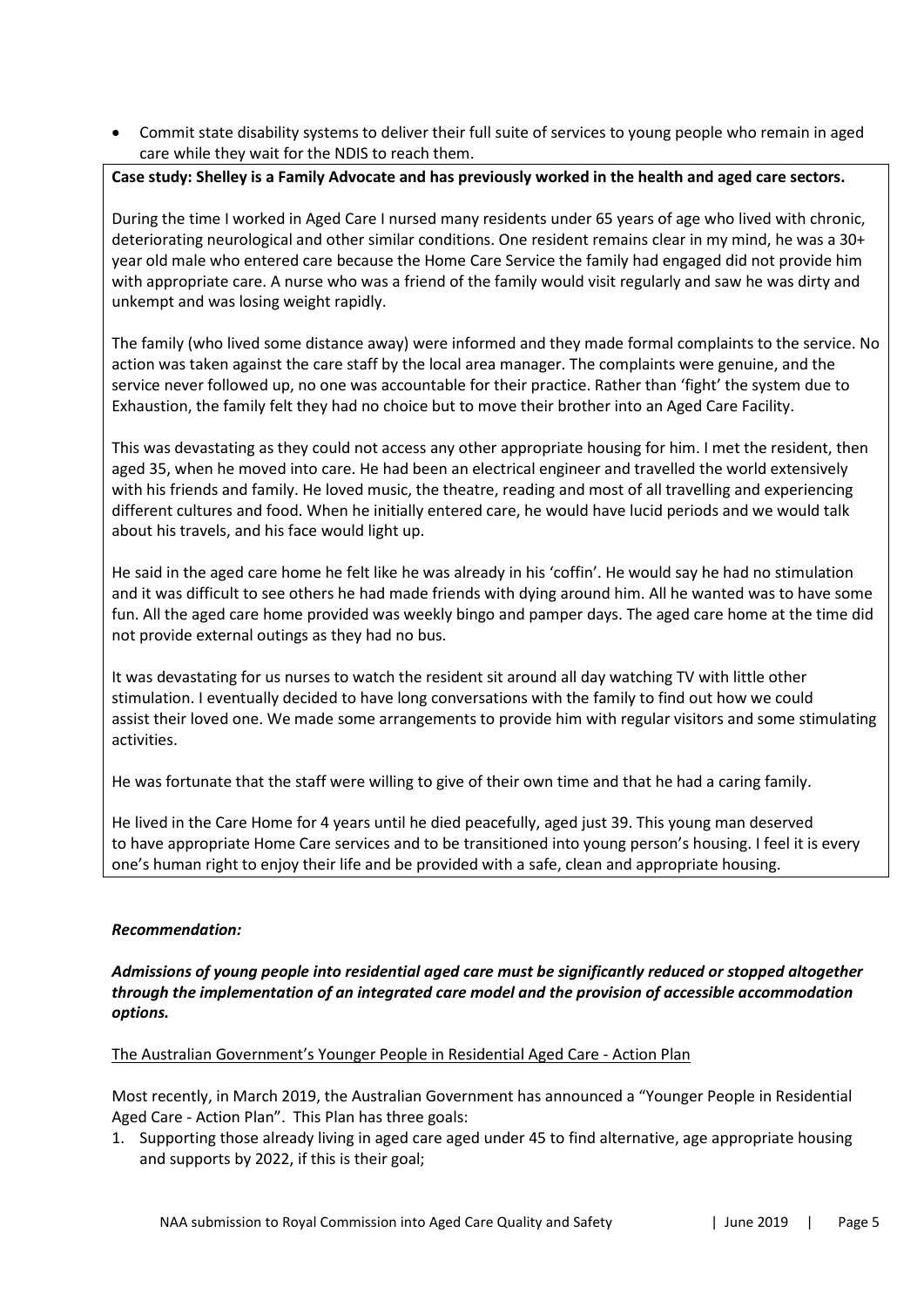- 2. Supporting those already living in aged care aged under 65 to find alternative, age appropriate housing and supports by 2025, if this is their goal; and
- 3. Halving the number of younger people aged under 65 years entering aged care by 2025.

The Alliance welcomes this announcement, supports these goals and the aim in the Plan to, "Continue to work beyond 2025 to minimise to the fullest extent possible the number of younger people aged under 65 years entering and living in aged care."

Under the heading "Understanding younger people who enter aged care", the Plan states that the "Australian Government will conduct an analysis of the characteristics of younger people in aged care to understand their needs and what works. This work will also improve data and reporting."

It will be important for this analysis to include the *reasons* for younger people entering aged care, as we believe this is symptomatic of system failure, and detailed analysis may assist with developing solutions.

# **Help people to stay at home for as long as possible (ToR c. i.)**

Members of the NAA are keen to ensure that people are adequately supported to stay at home for as long as possible and are only recommended for residential care when every other possible avenue of care and support has been exhausted. This will, for example, require an intervention in Aged Care Assessment Team processes to ensure a person's functional impairment is accurately assessed and appropriate recommendations can be made for their care and support. We do not want people with progressive neurological conditions to run the risk of being admitted to residential aged care facilities earlier than is absolutely necessary.

This also necessitates investment in additional home care packages to alleviate long waiting lists. The wait lists for support, and the limited availability and options for flexible care, are leading to many people falling below a functional level of independence, becoming in need of greater assistance.

The NAA supports the Council On The Ageing (COTA) recommendation for at least 30,000 additional packages to ensure older Australians never have to wait longer than three months<sup>[4](#page-5-0)</sup>.

#### **Case study: John was living with Motor Neurone Disease (MND), cared for by his wife.**

In March 2016, John was initially assessed by a Regional Assessment Service (RAS) after a MND Advisor submitted an on-line referral for Occupational Therapy (OT) and Physiotherapy. No other supports were requested by John at this time.

In May 2017, the Community Health OT organised an Aged Care Assessment Team (ACAT) assessment which was completed in June 2017. John was placed on the national queue with a High Priority for a level 4 Home Care Package (HCP).

By late September 2017, (three months after assessment), no package of care had been received. John and his wife were very frustrated. They contacted the former Federal Assistant Minister for Health, David Gillespie requesting assistance. Within two days an ACAT representative contacted John's wife and explained that they could only advise that an urgent level 4 package still has a 1-3 month waiting period. John's wife responded, pointing out that it was now 4 months since John's assessment. Understandably, John's wife did not feel supported from this conversation. Prior to this conversation, John had chosen to pay for some private personal care support.

<span id="page-5-0"></span><sup>4</sup> COTA Australia, Position Paper, Keep Fixing Australia's aged care system, September 2018, p 8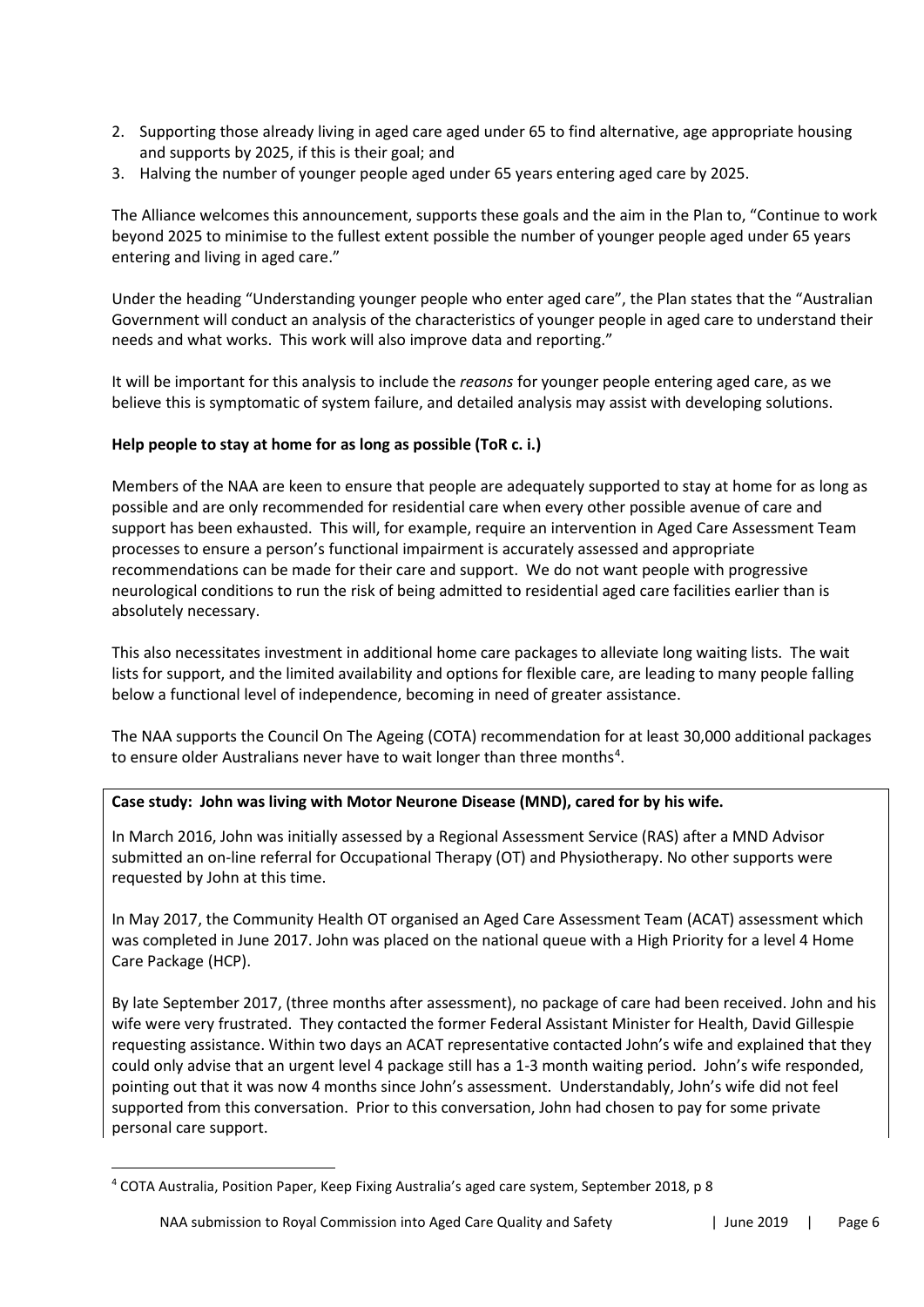Throughout October 2017, John and his wife reported that they were just managing. They said they are doing OK but wanted reassurance that a HCP was going to be available soon. They continued to pay for private personal care support for John for three mornings per week.

In late November 2017, five months after assessment, John's condition had deteriorated further and he was admitted to hospital. During this time he was informed that his HCP had been approved, John was never discharged home from hospital and died before they could accept the package.

This is a typical scenario for people living with MND. People are waiting many, many months for Home Care Packages and often dying before they get one.

# What to consider when making an assessment

Eligibility for home care packages is assessed by Aged Care Assessment Teams/services.

Often, if it is determined a person is managing, they will have an assessment for Commonwealth Home Support, rather than a home care plan. The Regional Assessment Service (RAS) assessor may not have a health-related qualification. This can lead to inadequate

understanding and assessment of someone who has a complex progressive neurological condition. When there are more complex health needs identified, longer wait times have been created as someone waits for an appropriate assessment for their needs, before any funding, or package, becomes available.

A polio survivor states, "I do not feel that the effects of polio are understood by so-called professional interviewers".

There needs to be a better interface between Commonwealth Home Support Program and Aged Care Packages. Someone making the transition, which is the reality for many people with progressive neurological and neuromuscular conditions, are left waiting longer than 18 months for services to commence (after waiting months for an assessment). This leads to further declines in function and often out-dated recommendations for assistance.

There is a need to mandate the appropriate, adequate and expert assessment of a person's disability needs, including the application of an understanding of progressive neurological conditions<sup>[5](#page-6-0)</sup>, and other special needs that a person may have. Here are some examples:

- Aids and equipment
- Flexible respite options (for the person with the condition and their carer(s))
- Appropriate therapy/health service supports with a level of hours of support adequate to ensure a person can remain at home
- Support for the primary carer and family to return to their own personal pursuits and roles is also critical
- Variability in the significance of symptoms (including, but not limited to fatigue, weakness, pain, strength, coordination) that affect someone's need for support, and caregivers' capacity to contribute to this support

There is also a need to ensure an integrated approach to assessing the needs of the individual including the impact and implications for family. Often when ongoing support can be provided, (via a disease specialist

<span id="page-6-0"></span><sup>&</sup>lt;sup>5</sup> For example, an understanding that some people have little or no insight into their condition and will insist they are fine and do not need support, when objective clinical evidence shows the opposite to be true.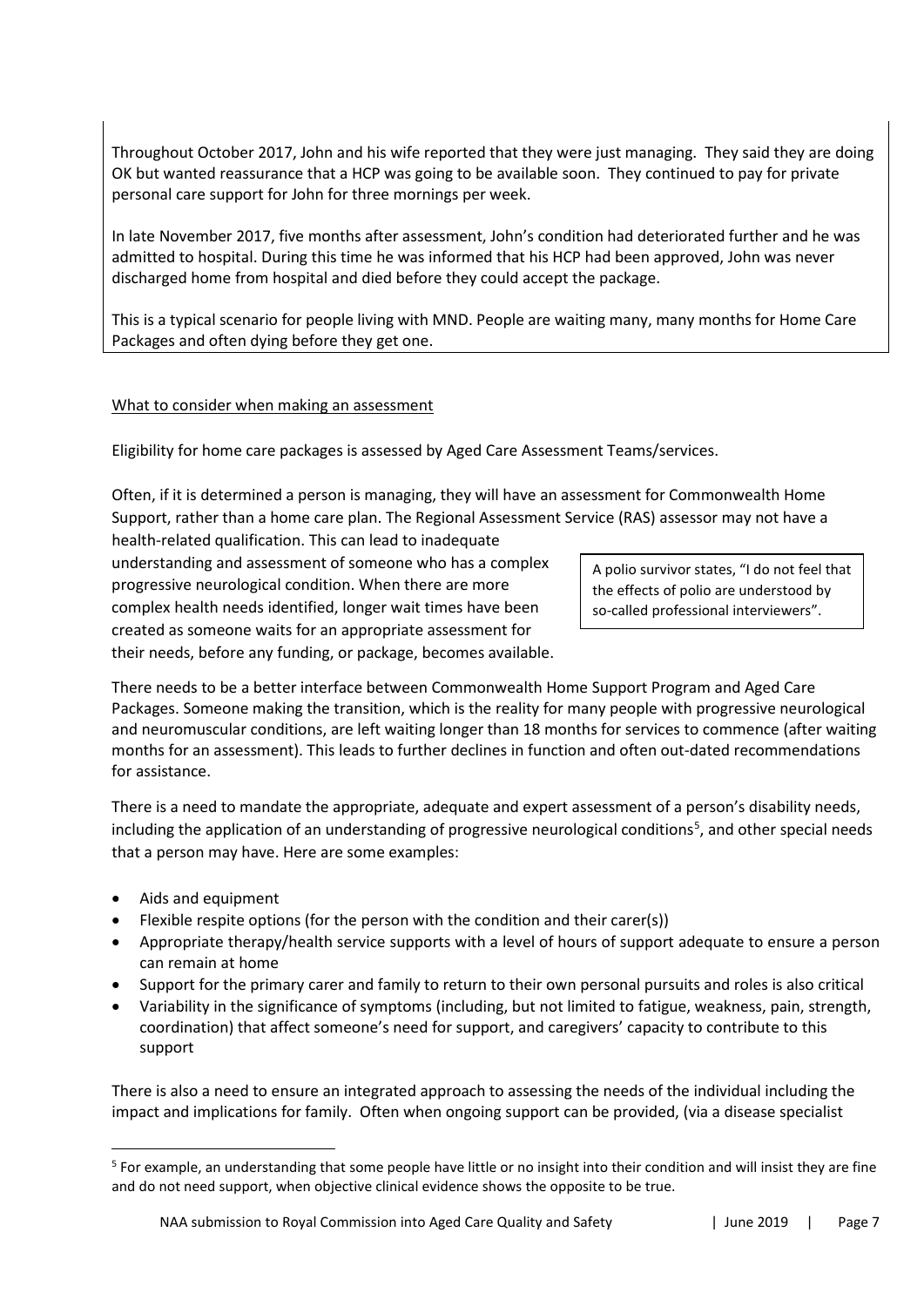organisation) the burden of care can be minimised and the family feel more able to sustain the home environment.

#### **Case study: Sue's mother (diagnosed with MS) was in aged care respite earlier last year (2018) due to a mobility scooter accident and an infection.**

Sue says, "They got me to put her in respite for 2 weeks (they wanted it to be permanent). She hated it. She was the youngest person there, she was left in bed all day in a room with four other people with the curtains drawn all day and hardly any staff or cognoscente people around.

She loves being in the community, riding her mobility scooter around, going to the shops by herself. Am I crazy for thinking they are recommending the wrong thing?? Also she is a complete pensioner with no assets due to having MS most of her life, so she can't sell any houses to get a nice swanky nursing home to move in to.

Does anyone know much about ageing with MS and what services I should be asking for at home? I'm a bit overwhelmed."

#### *Recommendations:*

- *(i) People with a progressive neurological condition aged over 65 are adequately supported to stay at home for as long as possible through accurate assessment of any functional impairments, implementation of appropriate plans for their ongoing care and support, and an immediate investment of at least an additional 30,000 home care packages*
- *(ii) The introduction of a formal 'fast track' process for automatic access to Level 4 Home Care Packages for people living with complex and progressive conditions*
- *(iii) Assessments for any level of support (CHSP or Home Care Plans) for people with progressive neurological and neuromuscular conditions should be undertaken by a health professional (e.g. Nurse; Occupational Therapist) with appropriate training/understanding of these conditions*
- *(iv) Integration of assessment services and easier transfer between CHSP and Aged Care Packages to reduce long wait periods for support to commence.*

#### **Lack of aged care sector workforce knowledge (ToR f.)**

#### **Case Study: Gillian, Post-Polio Syndrome**

Gillian sustained a fall that resulted in a double-fracture of her pelvis. This occurred while being supported by a domestic worker unfamiliar with neurological limb weakness. Gillian is now looking at her options in aged care.

Gillian says, "Because of this fall, I have completely lost my independence, I cannot rely on paid help and am lucky to have kind friends. I did receive help but no longer have any confidence in the provider after the terrible fall. After a lifetime on crutches and a calliper plus a very weakened right leg to boot, I wish to remain at home as long possible..... if only one could find a reliable and informed person who understands the situation and does not lump one in with "old age". Awareness and training of polio and its implications is really missing."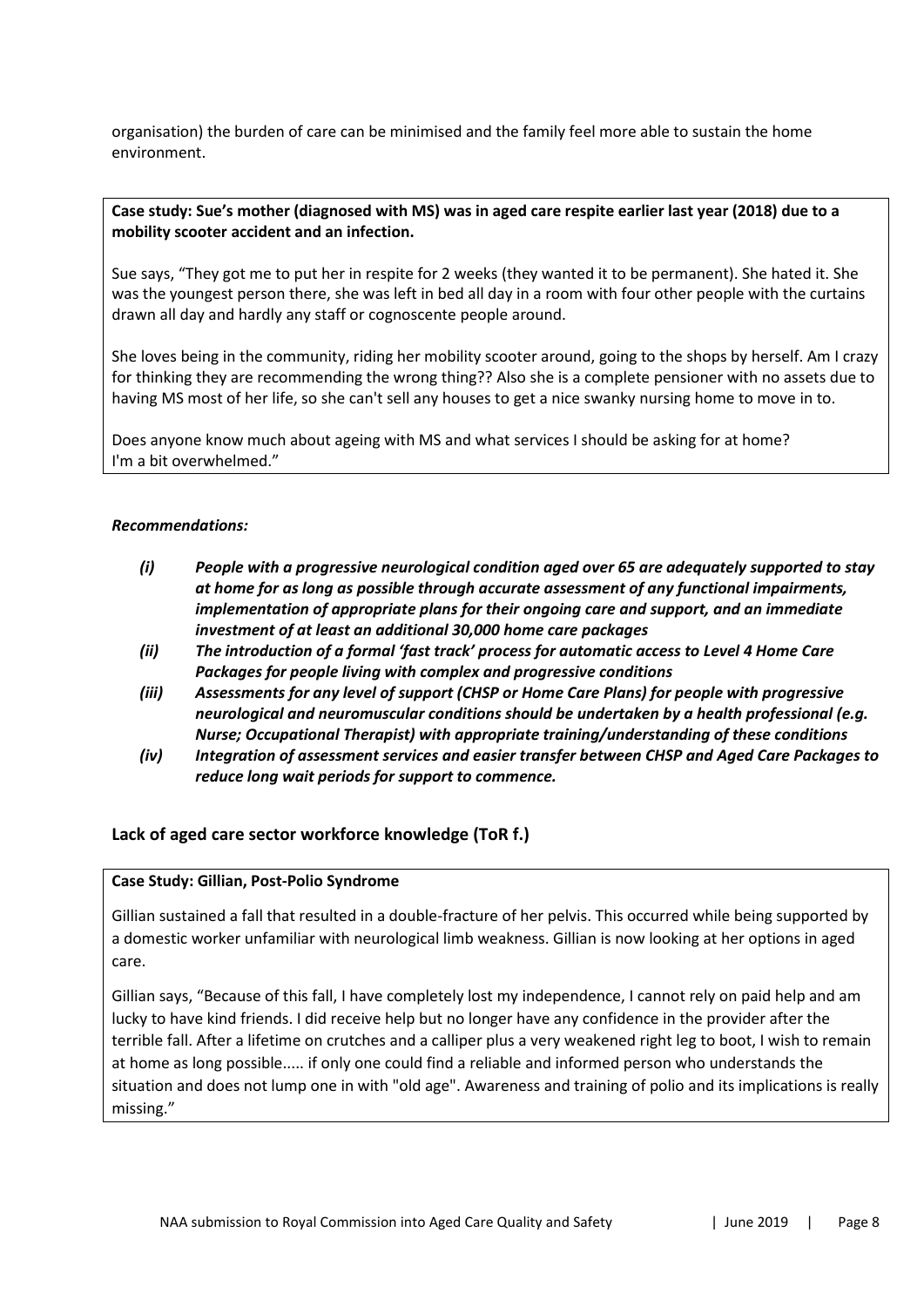The NAA is concerned that there is a lack of aged care sector workforce knowledge regarding specific progressive neurological and neuromuscular diseases, recognising, treating and addressing symptoms and providing for the disability needs of older Australians more broadly. A solution is for the sector to invest in training packages for the aged care sector workforce. This training could take the form of short on-line modules that lead to professional development accreditation, and could draw on, or be modelled on, the disease "snapshots" currently under development by the National Disability Insurance Agency (NDIA) for internal use by NDIA staff.

#### *Recommendation:*

# *Investment in disease-specific training packages for the aged care sector workforce that address the needs of older Australians living with progressive neurological and neuromuscular conditions.*

**Case study: Bob was almost 69 when he was diagnosed with motor neurone disease (MND).**

From then on everything changed. Bob had to leave his job, and plans to travel with his wife, Julie, during their retirement were cancelled.

*Bob said: "Your retirement is completely changed. Where instead of being able to do some travelling etc, that's been cut out for both of us.*

*A lot of the money we had earmarked for that we have we spent on house modifications and equipment around the place. We did receive some under MASS (medical aids subsidy scheme) but the rest has been up to us really."*

Bob and Julie applied for Aged Care support not long after Bob was diagnosed and were initially awarded a level 1/2 package in 2013 but despite Bob's needs increasing, it was just over a year ago that they were finally given the higher level package.

*Julie said: "The service providers couldn't give us the help we wanted and they said 'oh no, it's a good idea to bank your money, you'll need it later on.' And then we kept on saying 'we need more help, we need more help' and they kept saying 'we don't have the staff, we don't have the staff' so we actually changed ships to another group and some of that banked money we are now using because we need more care than what we can afford through the Level Four package. But I don't know how long that will last, that's the problem now.* 

Moving from the lower to the higher level care package wasn't without its problems either.

*Bob and Julie said: "We've only been assessed once and that was not long after diagnosis and I think it was fairly confronting because the whole thing was new and raw. And then about two years ago they wanted to reassess Bob and I said 'no, there's need to, don't you know what his diagnosis is?' and the two people that rang me from ACAT had no idea what MND was! And then finally a woman rang me and I said 'Look, this is ridiculous! Reassessing when the needs are just escalating. It's Motor Neurone Disease, surely you don't have to spell out the obvious!' She said 'I know exactly what it is, and I'll push everything through.' And I think that's when we went onto the Level Four. But they wanted to send someone to the house to reassess you. Silly things like that.*

*There was a person who came out and we assumed that she knew about MND but by the time you got talking*  to her a little bit, you found out that she did not know anything about MND. She only tried to push across that *she did. Once we found out you felt like saying 'look, you'd better go because this is just useless!' We even had to pay for that person to come out."*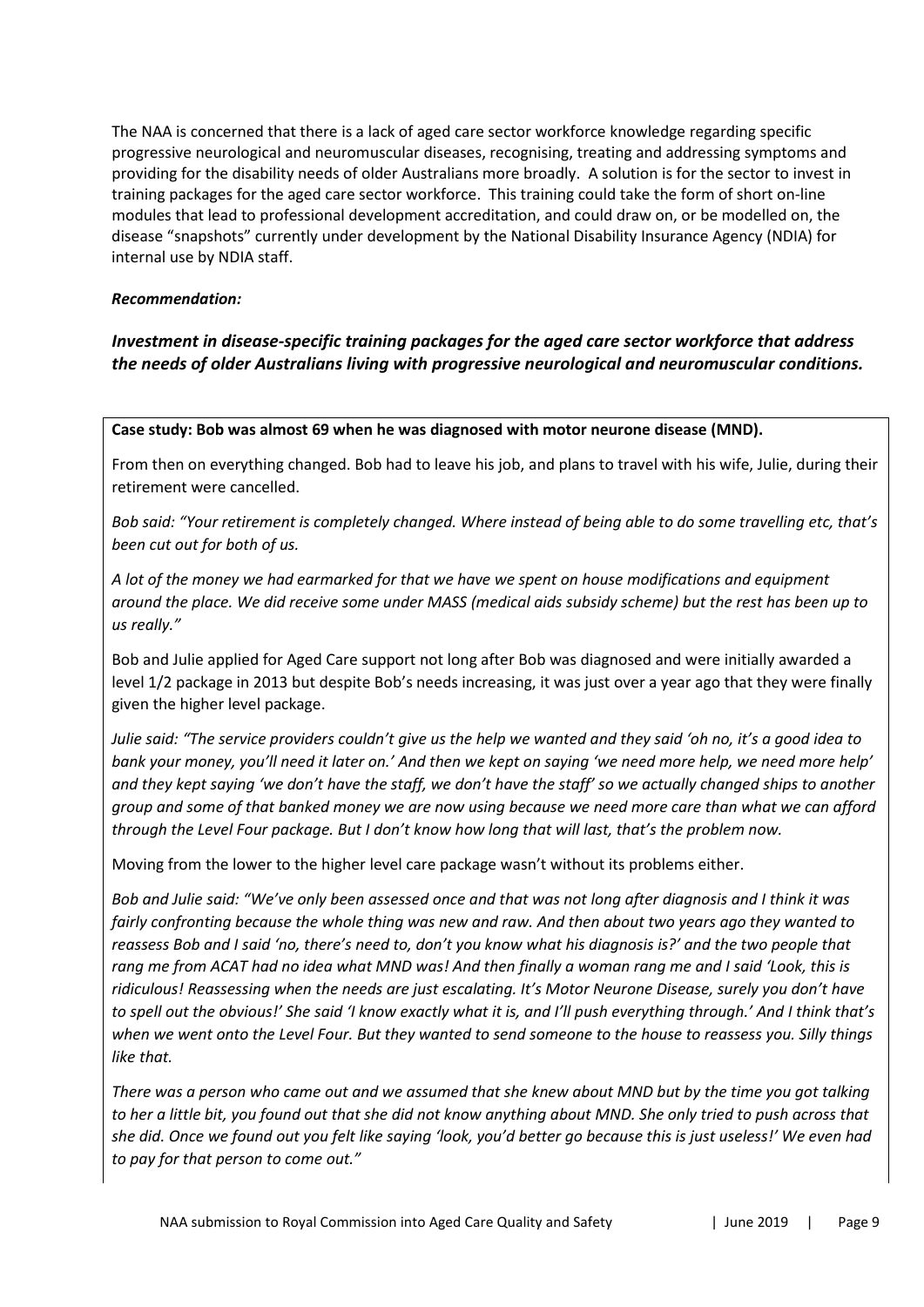Despite being on the high package now, Bob and Julie are still not receiving the level of care and support Bob needs, and have been forced to spend their savings and superannuation on housing adaptations and equipment, which can be extremely costly.

*Julie and Bob said: "We bought our own hospital bed and manual chair and shower chair and ramps, a lot of those Tyrex ramps we put in ourselves around the house. And an internal ramp and an external ramp to the carport. We've done all of that.*

*We do use taxi vouchers a bit. But also we do use the mechanical wheelchair, you know, go out in that, and that means that Julie has got to lift it in and out of the vehicle, which works pretty well but does get a bit tiring for Julie.*

*Once I can't transfer Bob in and out of th*e car, *we'll be using taxis all the time with the powered chair. But we can't afford to change cars. We're more restricted going out and spend more time at home."* 

*Julie added: "So the Level Four Package… It would be nice to have some psychological support with it, but everything they say 'you've got to pay out of your package', but we need the package for care time rather than anything else.*

*And from six o'clock in the evening until six o'clock in the morning, or seven o'clock, you don't get anything. That's totally Julie. It would be nice to have some additional care during those hours."* 

# **Equal access to assistive technology[6](#page-9-0) (ToR f.)**

# The current system

The National Disability Insurance Scheme (NDIS) provides support for people with disabilities, their families and carers. Rollout of the scheme commenced in 2013. In the aged care sector, My Aged Care is the main entry pathway to the aged care system, providing a central access point to aged care funding. Home care funding for older people living independently in their own home has been consolidated into two main programs: the Commonwealth Home Support Programme (CHSP) and Home Care Packages (HCP) Programme. Under this new funding structure, it is unclear where responsibility lies for addressing the assistive technology needs of older people with a disability, people acquiring a disability because of the ageing process and/or people experiencing frailty.

Access to disability services for people aged over 65 is being restricted as they are required to fit into a "frail aged" service paradigm. This is a major problem for many people with disabilities including neurodegenerative diseases. It is ageist and potentially discriminatory and tends to deny access to a range of needed services.

Funding and access to assistive technology for people over 65 in Australia is inequitable and confusing. Programs for people over 65 are spread across multiple departments at both the Commonwealth and State level. There is limited coverage under some private health insurance and condition-specific not-for-profits. Despite the spread of funding streams, many people are sacrificing their limited income to self-purchase, waiting longer periods before seeking further assistive technology, which may result in accelerated functional decline, or simply do not have the funds available to support their needs after living with a disability. The lack

<span id="page-9-0"></span><sup>&</sup>lt;sup>6</sup> Assistive technology: any item, piece of equipment or product that is used to increase, maintain, or improve the functional capabilities of people living with a disability.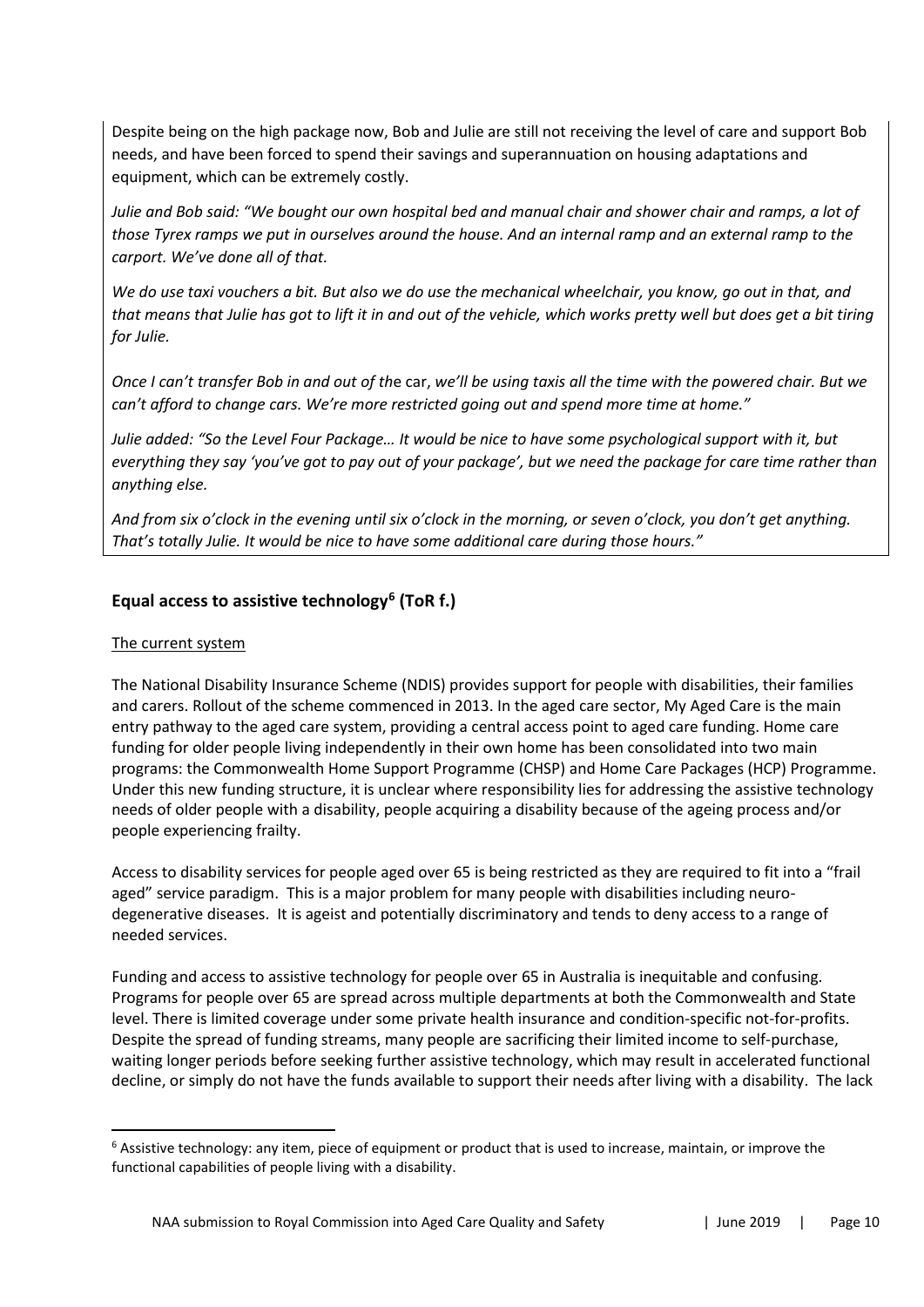of clarity about what will happen to the Commonwealth Government's Continuity of Support Program after July 1st 2019 makes access to assistive technology all the more precarious.

#### Short term solutions

Federal and State Disability Ministers to:

- 1. Confirm funding arrangements after 1 July 2019 and provide clear information to the sector about where older Australians with a disability will go to receive their assistive technology services.
- 2. Confirm that they will honour their legislative obligations to provide support and services to all Australians living with a disability, by continuing to subsidise the purchase or hiring of assistive technology through state-funded assistive technology programs (such as SWEP in Victoria), until such time as an equitable program is developed for older Australians with a disability.
- 3. Ensure sufficient funding for assistive technology requirements is available to older Australians.

# **Case study: 62 year old Lyn has a 70 year old husband Bob who has been living with MS for the past 30 years.**

Because of the rules in place with NDIS, Bob can only access My Aged Care, which doesn't give the same amount of assistance as does NDIS. Presently Bob has been waiting 15 months for any action/assistance on his approved aged care level 4 application. In that 15 months they have spent in excess of \$10,000 directly attributable to Bob's needs. With an NDIS package these costs would have been covered.

Disability effects more than the person with the disease, it also has a huge impact on the life of the carer as well as family. In this case if Lyn was the one with MS, she would get an NDIS package and their life and wallet would be a whole lot better off!

#### *Recommendations:*

- *(i) State and Federal Governments must come together to develop a sustainable solution to the equitable provision of assistive technology to all Australians.*
- *(ii) Funding made available for assistive technology in addition to Home Care Package funding to ensure that older people diagnosed with progressive neurological conditions who are living at home can access the assistive technology they need to maintain their independence, quality of life, communication and community access and to support carer health and well-being*

#### **Interface with other sectors**

Everyone living with a progressive neurological or neuromuscular condition should have access to the right care, in the right place at the right time.

We want to create articulated pathways of care and support, with an emphasis on consumer-directed care, recognising that families and carers can only do so much. The majority of disease-specific organisations have clinical guidelines and training packages available for health professionals working in aged care to have the necessary understanding of how to work with people with progressive neurological and neuromuscular conditions. The introduction of policies to bring about mandated integration between the aged care, health care and disability care systems will ensure people with a disability have their needs met, regardless of which